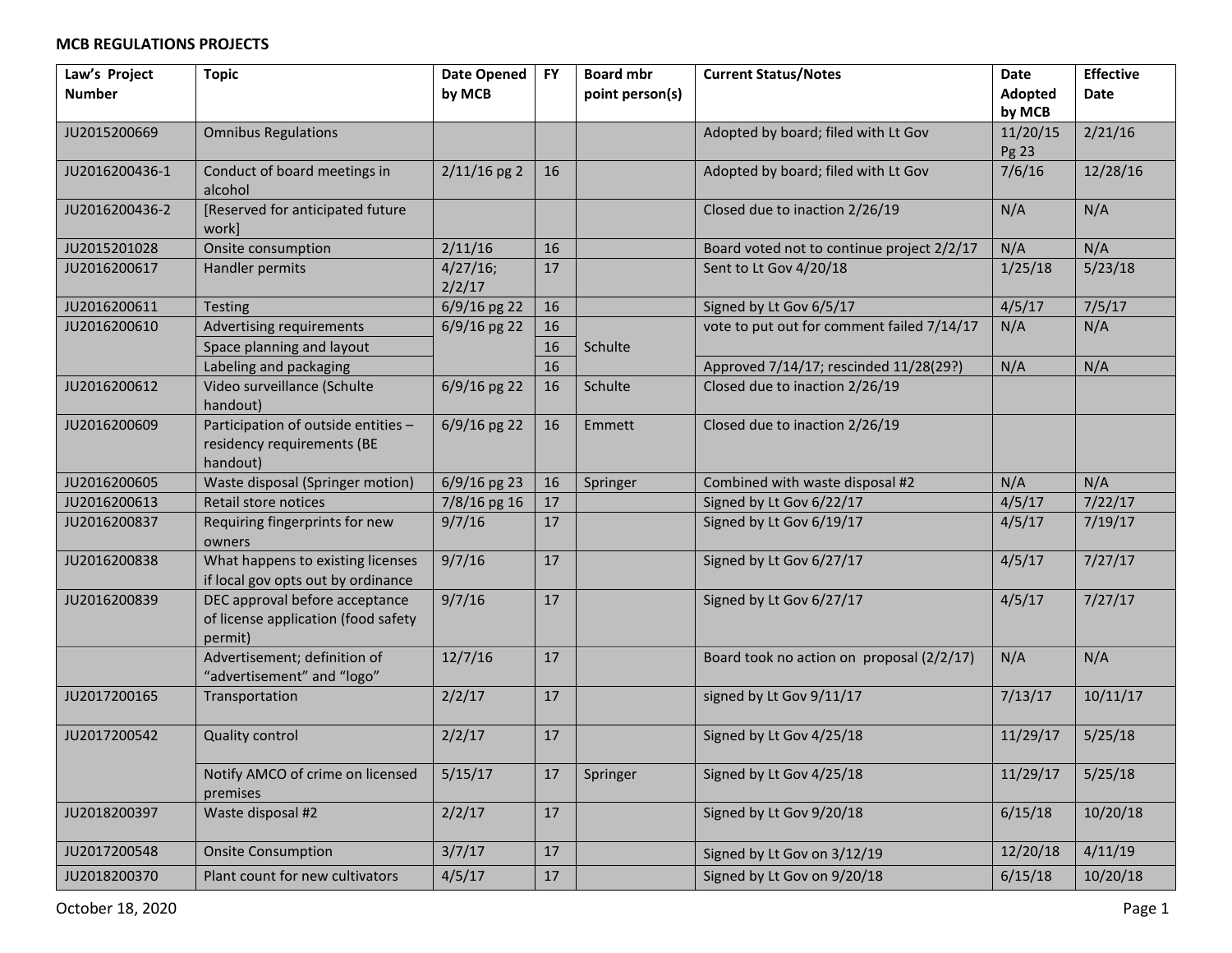| Law's Project<br><b>Number</b> | <b>Topic</b>                                                                           | <b>Date Opened</b><br>by MCB | <b>FY</b> | <b>Board mbr</b><br>point person(s) | <b>Current Status/Notes</b>                                                                                                         | <b>Date</b><br>Adopted | <b>Effective</b><br>Date |
|--------------------------------|----------------------------------------------------------------------------------------|------------------------------|-----------|-------------------------------------|-------------------------------------------------------------------------------------------------------------------------------------|------------------------|--------------------------|
|                                |                                                                                        |                              |           |                                     |                                                                                                                                     | by MCB                 |                          |
| JU2017200536-1                 | Require testing licensee to notify<br>director of significant equipment<br>failure     | 5/15/17                      | 17        | Springer                            | Signed by Lt Gov on 7/24/18                                                                                                         | 11/29/17               | 8/23/18                  |
|                                | Separation distance                                                                    | 4/5/17                       | 17        | Springer                            | Draft on 9/14 agenda; no action                                                                                                     | N/A                    | N/A                      |
| JU2017200477                   | Timing of public objections                                                            | 5/15/17                      | 17        | Emmett                              | Signed by Lt Gov on 11/28/17                                                                                                        | 9/15/17                | 12/28/17                 |
|                                | Local government jurisdiction                                                          |                              | 17        |                                     |                                                                                                                                     |                        |                          |
| JU2017200533                   | Revise definition of "direct or<br>indirect financial interest" at 3<br>AAC 306.015(e) | 5/15/17                      | 17        | Springer                            | adoption vote failed 11/29/17                                                                                                       | N/A                    | N/A                      |
|                                | "Advertisement" and<br>"promotional activities"                                        |                              | 17        | Mlynarik; Miller                    | Signed by Lt Gov 9/17/18                                                                                                            | 6/15/18                | 10/17/18                 |
| JU2017200827                   | Allow licensees to participate in<br>trade shows                                       | 5/15/17                      | 17        | Emmett                              | Signed by Lt Gov 7/12/18                                                                                                            | $1/25/18$ &<br>5/7/18  | 8/11/18                  |
|                                | Require corporation bylaws                                                             | 9/14/17                      | 18        | Jones                               | Signed by Lt Gov 7/12/18                                                                                                            | 1/25/18                | 8/11/18                  |
|                                | Multiple businesses on a lease                                                         |                              | 18        |                                     |                                                                                                                                     | 1/25/18                | 8/11/18                  |
|                                | <b>Removal of affiliates</b>                                                           |                              | 18        |                                     |                                                                                                                                     | 1/25/18                | 8/11/18                  |
|                                | Charging for multiple inspections                                                      | 9/14/17                      | 18        |                                     | Signed by Lt Gov 7/12/18                                                                                                            | 1/25/18                | 8/11/18                  |
|                                | Local gov approval of odor<br>emissions                                                | 9/14/17                      | 18        | Springer                            | Signed by Lt Gov 7/12/18                                                                                                            | 1/25/18                | 8/11/18                  |
| JU2018200331.003               | Revise definition of "recreation or<br>youth center"                                   | 5/15/17                      | 17        | Miller                              | adoption vote failed 8/15/18                                                                                                        | N/A                    | N/A                      |
| JU2018200331.002               | Extend video storage retention<br>time                                                 | 11/14/17                     | 18        | Springer                            | vote to adopt failed 0-5 on 10/17/18                                                                                                | N/A                    | N/A                      |
| JU2018200331.001               | Date of issuance of handler<br>permits                                                 | 1/25/18                      | 18        | Jones                               | Signed by Lt Gov 8/8/18                                                                                                             | 6/15/18                | 9/7/18                   |
| JU2017200829                   | Definition of resident                                                                 | 9/14/17                      | 18        |                                     | approved 1/25/18; rescinded 5/7/18                                                                                                  | N/A                    | N/A                      |
|                                | Financial background<br>investigations                                                 | 9/14/17                      | 18        | Jones                               | Draft on 11/14 agenda; voted out for public<br>comment 11/29/17 comment period closed<br>1/3/18; sent to cmte 1/25/18.              |                        |                          |
|                                | Random sampling                                                                        | 2/2/17                       | 17        |                                     | Draft on 11/14 agenda; referred to testing<br>cmte 11/29/17                                                                         |                        |                          |
|                                | Require trim that is sold<br>separately to be tested separately;<br>kief               | 5/15/17                      | $17\,$    | Emmett; Miller                      | Voted out for public comment 7/14/17;<br>posted 8/15/17; cmts due 9/22/17; on<br>11/14 agenda; referred to testing cmte<br>11/29/17 |                        |                          |
|                                | Streamline edibles testing                                                             | 7/14/17                      | 18        | Emmett                              | Draft on 11/14 agenda; referred to testing<br>cmte 11/29/17                                                                         |                        |                          |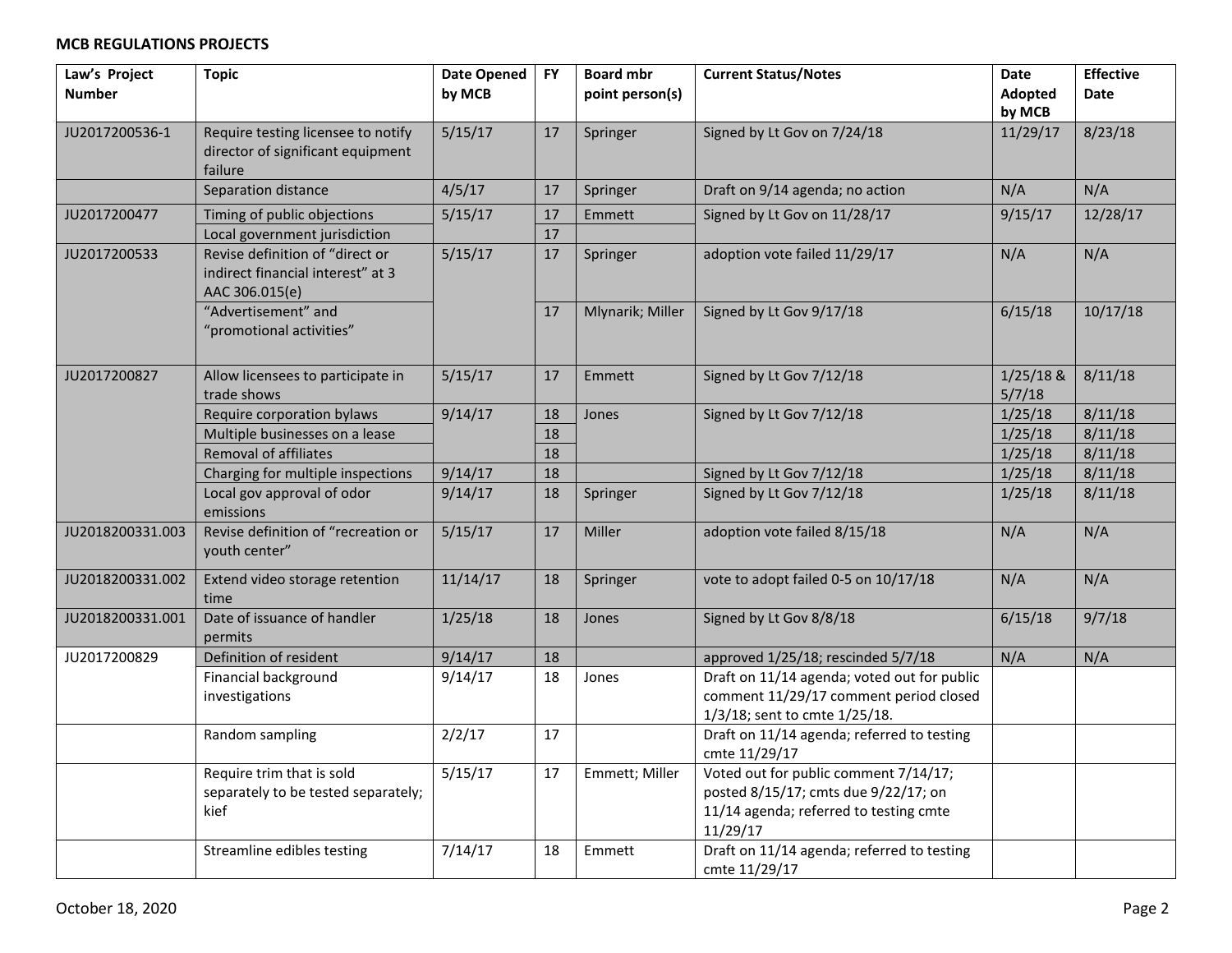| Law's Project    | <b>Topic</b>                        | <b>Date Opened</b> | <b>FY</b> | <b>Board mbr</b> | <b>Current Status/Notes</b>                  | <b>Date</b> | <b>Effective</b> |
|------------------|-------------------------------------|--------------------|-----------|------------------|----------------------------------------------|-------------|------------------|
| <b>Number</b>    |                                     | by MCB             |           | point person(s)  |                                              | Adopted     | <b>Date</b>      |
|                  |                                     |                    |           |                  |                                              | by MCB      |                  |
| JU2019200634     | Overlapping premises                | 1/25/18            | 18        | Jones            | Draft on July 2019 agenda; amended and       | 8/20/20     |                  |
|                  |                                     |                    |           |                  | put out for comment 7/12/19; comments        |             |                  |
|                  |                                     |                    |           |                  | due 9/5/19; on September 2019 agenda;        |             |                  |
|                  |                                     |                    |           |                  | back out, comments due 10.30.19; Nov.        |             |                  |
|                  |                                     |                    |           |                  | mtg: tabled. January 2020 mtg: back to staff |             |                  |
|                  |                                     |                    |           |                  | to infcorporate comments.                    |             |                  |
|                  |                                     |                    |           |                  | June 2020: V2 send out for pc for 45 days.   |             |                  |
|                  |                                     |                    |           |                  | P.C. closes 8.14.20. August 2020 meeting:    |             |                  |
|                  |                                     |                    |           |                  | adopted as written. 8.21.20 to law.          |             |                  |
| JU2018200720     | Allow out-of-state investment in    | 1/25/18            | 18        | Springer         | Minor amendment and voted out for public     | 5/1/19      |                  |
|                  | testing labs: Ownership of          |                    |           |                  | comment 6/15/18; cmts due 9/7/18; Jones      |             |                  |
|                  | <b>Marijuana Testing Facilities</b> |                    |           |                  | to work on revisions for December February   |             |                  |
|                  |                                     |                    |           |                  | mtg; out for comment 2/20/19; comments       |             |                  |
|                  |                                     |                    |           |                  | due 4/12/19; adopted 5/1/19; sent to DOL     |             |                  |
|                  |                                     |                    |           |                  | 5/23/19; on September 2019 agenda for        |             |                  |
|                  |                                     |                    |           |                  | language revision requested by DOL;          |             |                  |
|                  |                                     |                    |           |                  | rescind previous action, change language to  |             |                  |
|                  |                                     |                    |           |                  | Law's, put out for public comment: cmts.     |             |                  |
|                  |                                     |                    |           |                  | Due 10.30.19; Nov. mtg: tabled. January      |             |                  |
|                  |                                     |                    |           |                  | 2020: back to staff and referred to testing  |             |                  |
|                  |                                     |                    |           |                  | group (maybe). It is on white board.         |             |                  |
| JU2018200819     | License conversion                  | 1/25/18            | 18        | Jones            | sent to Lt Gov 12/13/18; signed by Lt Gov    | 10/17/18    | 2/21/19          |
|                  |                                     |                    |           |                  | 1/22/19                                      |             |                  |
| JU2018200818     | License expiration for renewal      | 6/15/18            | 18        | Jones            | sent to Lt Gov 12/11/18; signed by Lt Gov    | 10/17/18    | 2/21/19          |
|                  |                                     |                    |           |                  | 1/22/19                                      |             |                  |
|                  | Ownership change when licensees     | 1/25/18            | 18        | Jones            | sent to Lt Gov 12/11/18; signed by Lt Gov    | 10/17/18    | 2/21/19          |
|                  | don't change                        |                    |           |                  | 1/22/19                                      |             |                  |
|                  | Wholesale concentrates to retail    | 6/15/18            | 18        | Emmett           | sent to Lt Gov 12/11/18; signed by Lt Gov    | 10/17/18    | 2/21/19          |
|                  |                                     |                    |           |                  | 1/22/19                                      |             |                  |
| JU2018200994     | Sample jars                         | 8/15/18            | 19        | Emmett           | Signed by Lt Gov 4/9/19                      | 2/20/19     | 5/9/19           |
| JU2018200632.001 | Testing Working Group Recs #1-      | 6/15/18            | 18        | Emmett           | Signed by Lt Gov 10/9/18                     | 8/15/18     | 11/8/18          |
|                  | Part 1                              |                    |           |                  |                                              |             |                  |
| JU2018200989     | Testing Working Group Recs #1-      |                    | 18        |                  | Parts of project referred to testing cmte    | 2/20/19     | 5/9/19           |
|                  | Part 2 (Tracking and Grading)       |                    |           |                  | 8/15/18; voted out for comment 10/17/18;     |             |                  |
|                  |                                     |                    |           |                  | comments due 12/12/18; on February           |             |                  |
|                  | Name revised to THC CBD             |                    |           |                  | agenda; small portion adopted 2/20/19;       |             |                  |
|                  | definitions                         |                    |           |                  | remainder sent back to staff/working group   |             |                  |
|                  |                                     |                    |           |                  | for revisions; to DOL @3/18/19; to Lt Gov    |             |                  |
|                  |                                     |                    |           |                  | 4/1/19; Signed by Lt Gov 4/9/19              |             |                  |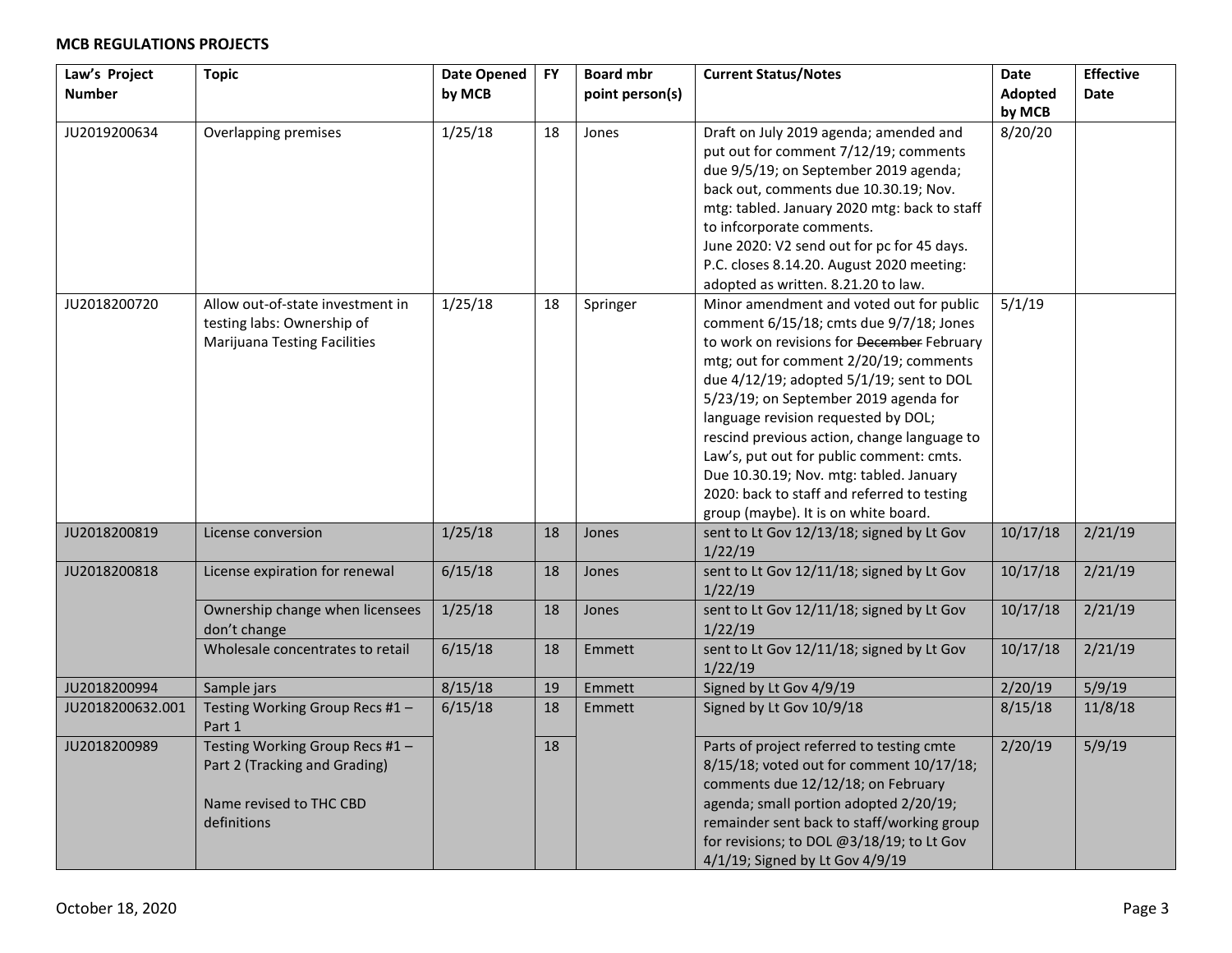| Law's Project | <b>Topic</b>                            | <b>Date Opened</b> | <b>FY</b> | <b>Board mbr</b> | <b>Current Status/Notes</b>                          | <b>Date</b> | <b>Effective</b> |
|---------------|-----------------------------------------|--------------------|-----------|------------------|------------------------------------------------------|-------------|------------------|
| <b>Number</b> |                                         | by MCB             |           | point person(s)  |                                                      | Adopted     | <b>Date</b>      |
|               |                                         |                    |           |                  |                                                      | by MCB      |                  |
| JU2019200398  | Tracking and Grading (TWG Part 2)       | 6/15/19            | 18        | Emmett           | Part of regs proposal sent back for more             | 7/12/19     | 3/13/20          |
|               |                                         |                    |           |                  | work on 2/20/19; put out for comment                 | readopted   |                  |
|               |                                         |                    |           |                  | 5/1/19; cmts due 6/19/19; amended and                | 1/24/20     |                  |
|               |                                         |                    |           |                  | adopted 7/11/19; to Law mid-August.                  |             |                  |
|               |                                         |                    |           |                  | Rekeyed by Law, to MCB in January to                 |             |                  |
|               |                                         |                    |           |                  | readopt: readopted. 1.31.20 to law. 2.5.20           |             |                  |
|               |                                         |                    |           |                  | to Lt. Gov.                                          |             |                  |
| JU2018200820  | Expiration of public notice             | 6/15/18            | 18        | Emmett           | sent to Lt Gov 12/14/18; signed by Lt Gov            | 10/17/18    | 2/21/19          |
|               |                                         |                    |           |                  | 1/22/19                                              |             |                  |
| JU2018200746  | Definition of residency #2              | 6/15/18            | 18        | Emmett           | sent to Lt Gov 12/14/18; signed by Lt Gov            | 10/17/18    | 2/21/19          |
|               |                                         |                    |           |                  | 1/22/19                                              |             |                  |
| JU2019200010  | Protest by local government             | 12/20/18           | 19        |                  | Signed by Lt Gov 4/9/19                              | 2/20/19     | 5/9/19           |
| JU2018200829  | All licensees have handler permits      | 8/15/18            | 19        | Jones            | sent to Lt Gov 12/11/18; signed by Lt Gov            | 10/17/18    | 2/21/19          |
|               |                                         |                    |           |                  | 1/22/19                                              |             |                  |
|               | Effective date of ownership             | 8/15/18            | 19        | Jones            | sent to Lt Gov 12/11/18; signed by Lt Gov<br>1/22/19 | 10/17/18    | 2/21/19          |
| JU2018200993  | change<br>Handler permit renewal fee    | 8/15/18            | 19        | Jones            | Signed by Lt Gov 4/9/19                              | 2/20/19     | 5/9/19           |
| JU2018200990  | Follow approved operating plan          | 8/15/18            | 19        | Emmett           | Signed by Lt Gov 4/9/19                              | 2/20/19     | 5/9/19           |
| JU2018200992  | Inspection parameters                   | 8/15/18            | 19        | Emmett/          | Draft on 10/16 agenda; voted out for                 |             |                  |
|               |                                         |                    |           | Miller           | comment 10/17/18; comments due                       |             |                  |
|               |                                         |                    |           |                  | 12/12/18; on 12/21, tabled to February               |             |                  |
|               |                                         |                    |           |                  | meeting; sent back to staff for more work            |             |                  |
|               |                                         |                    |           |                  | 2/20/19. Working group?                              |             |                  |
|               | Fine schedule                           | 8/15/18            | 19        | Jones            | Sbcmte (Jones, Ankerfelt, Hoelscher) to              |             |                  |
|               |                                         |                    |           |                  | work for December February mtg; out for              |             |                  |
|               |                                         |                    |           |                  | comment 2/20/19; comments due 4/12/19;               |             |                  |
|               |                                         |                    |           |                  | tabled 5/1/19; out for comment for 45 days           |             |                  |
|               |                                         |                    |           |                  | on 7/12/19; comments due 9/20/19. Needs              |             |                  |
|               |                                         |                    |           |                  | a working group to review comments and               |             |                  |
|               |                                         |                    |           |                  | report back to board.                                |             |                  |
| JU2019200011  | University as licensee                  | 10/17/18           | 19        | Springer         | Draft on 12/20/18 agenda; voted out for              |             |                  |
|               |                                         |                    |           |                  | comment 12/20/18; comments due 2/8;                  |             |                  |
|               |                                         |                    |           |                  | sent back to staff for more work 2/20/19             |             |                  |
| JU2019200009  | Fingerprints for individuals            | 10/17/18           | 19        | Emmett           | Signed by Lt Gov 4/9/19                              | 2/20/19     | 5/9/19           |
| JU2019200012  | License fees                            | 10/17/18           | 19        | Emmett           | Signed by Lt Gov 4/1/19                              | 2/20/19     | 5/1/19           |
| JU2019200194  | Handler courses                         | 10/17/18           | 19        | Emmett           | Signed by Lt Gov 7/22/19                             | 5/1/19      | 8/21/19          |
| JU2019200191  | Denial of license application           | 10/17/18           | 19        | Emmett           | Signed by Lt Gov 7/22/19                             | 5/1/19      | 8/21/19          |
| JU2019200742  | <b>Umbrella Categories for Products</b> | 10/17/18           | 19        | Emmett           | Draft on September 2019 agenda; put out              |             |                  |
|               |                                         |                    |           |                  | for comment 9.23.19; cmts due 11.15.19;              |             |                  |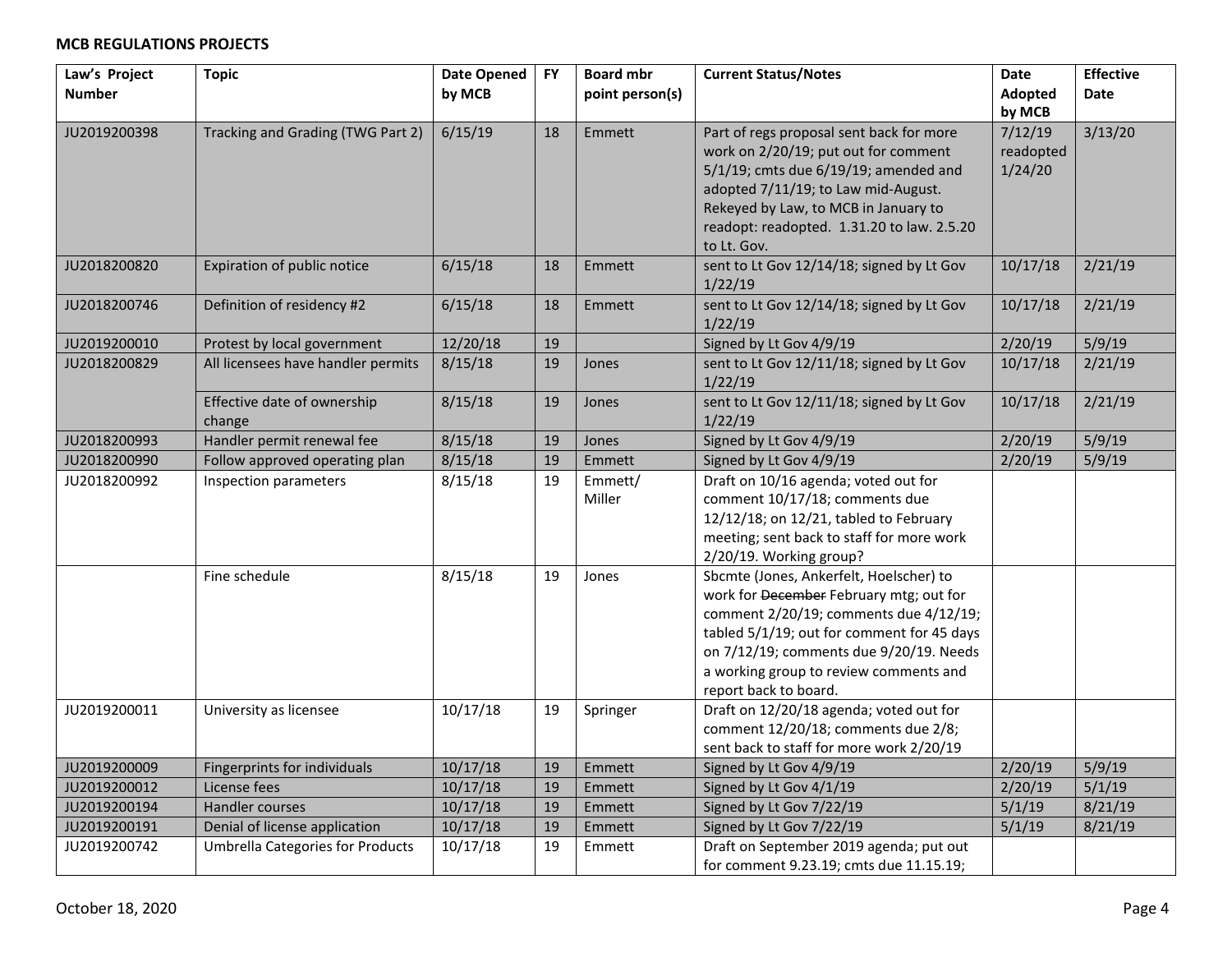| Law's Project<br><b>Number</b> | <b>Topic</b>                              | <b>Date Opened</b><br>by MCB | <b>FY</b> | <b>Board mbr</b><br>point person(s) | <b>Current Status/Notes</b>                                                                                                                                                                                                                                                                                                                    | <b>Date</b><br><b>Adopted</b><br>by MCB | <b>Effective</b><br>Date |
|--------------------------------|-------------------------------------------|------------------------------|-----------|-------------------------------------|------------------------------------------------------------------------------------------------------------------------------------------------------------------------------------------------------------------------------------------------------------------------------------------------------------------------------------------------|-----------------------------------------|--------------------------|
|                                |                                           |                              |           |                                     | January 2020: back to staff for working<br>group/white board.                                                                                                                                                                                                                                                                                  |                                         |                          |
| JU2019200399                   | <b>Onsite Consumption Cleanup</b>         | 2/20/19                      | 21        | Emmett                              | put out for comment 5/1/19; cmts due<br>6/19/19; returned to staff for more work<br>7/12/19; Nov. mtg.: tabled. January 2020:<br>substantially amended and then put out for<br>p.c. with 90days. Deadline 5.15.20. June<br>2020: adopted. Sent to Law 6.15.20.                                                                                 |                                         |                          |
|                                | Packaging and Labeling                    | 2/20/19                      | 19        | Emmett                              | Might need a working group                                                                                                                                                                                                                                                                                                                     |                                         |                          |
| 2019200637                     | Revocation of Handler permit<br>revisions | 2/20/19                      | 19        | Springer                            | Initial draft on July 2019 agenda; out for<br>comment 7/12/19; comments due 9/5/19;<br>on September 2019 agenda; adopted; to<br>law for final review 10.1.19; back to board<br>11/13/19 for minor corrections: Tabled.<br>January 2020: readopted. 1.31.20 to Law                                                                              | 9/12/19                                 | 3/25/20                  |
|                                | Transportation                            | 2/20/19                      | 21        | Emmett                              | As of 9.14.20, Glen and Banks have a<br>working group going. Glen to update board<br>in October.                                                                                                                                                                                                                                               |                                         |                          |
|                                | Retesting                                 | 2/20/19                      | 19        | Emmett                              | Tabled from Nov 2019. January 2020:<br>referred to testing group.                                                                                                                                                                                                                                                                              |                                         |                          |
|                                | Advertising                               | 2/20/19                      | 19        | Miller                              | Needs a working group                                                                                                                                                                                                                                                                                                                          |                                         |                          |
| 2019200396                     | <b>Testing Oversight</b>                  |                              | 19        |                                     | put out for comment 5/1/19; cmts due<br>6/19/19; DEC to amend compliance<br>document, then out for comment 7/12/19;<br>comments due 9/5/19; on September 2019<br>agenda; out for comment with 9.30.19<br>amended DEC document, cmts.due<br>11.2.19; Nov. mtg.: tabled. January 2020:<br>adopted. 1.31.20 to law                                | 1/23/20                                 | 3/25/20                  |
|                                | Infants on Premises                       | 5/1/19                       | 21        |                                     | Draft on September 2019 agenda; remove<br>amendment to 306.325 and put out for<br>comment, cmts. due 10.30.19; Nov. mtg.:<br>tabled. January 2020: back to staff to work<br>with DHSS. As of 7.13.20, working on a new<br>draft for August. August 2020 meeting: sent<br>out for p.c. for 60 days. Deadline 10.23.20.<br>October 2020 meeting: |                                         |                          |
| 2019200736                     | "Application" and renewal date            | 7/10/19                      | 20        | Jones                               | Draft on September 2019 agenda; put out<br>for comment; cmts due 10/30/19. Nov.                                                                                                                                                                                                                                                                | 1/24/20                                 | 3/25/20                  |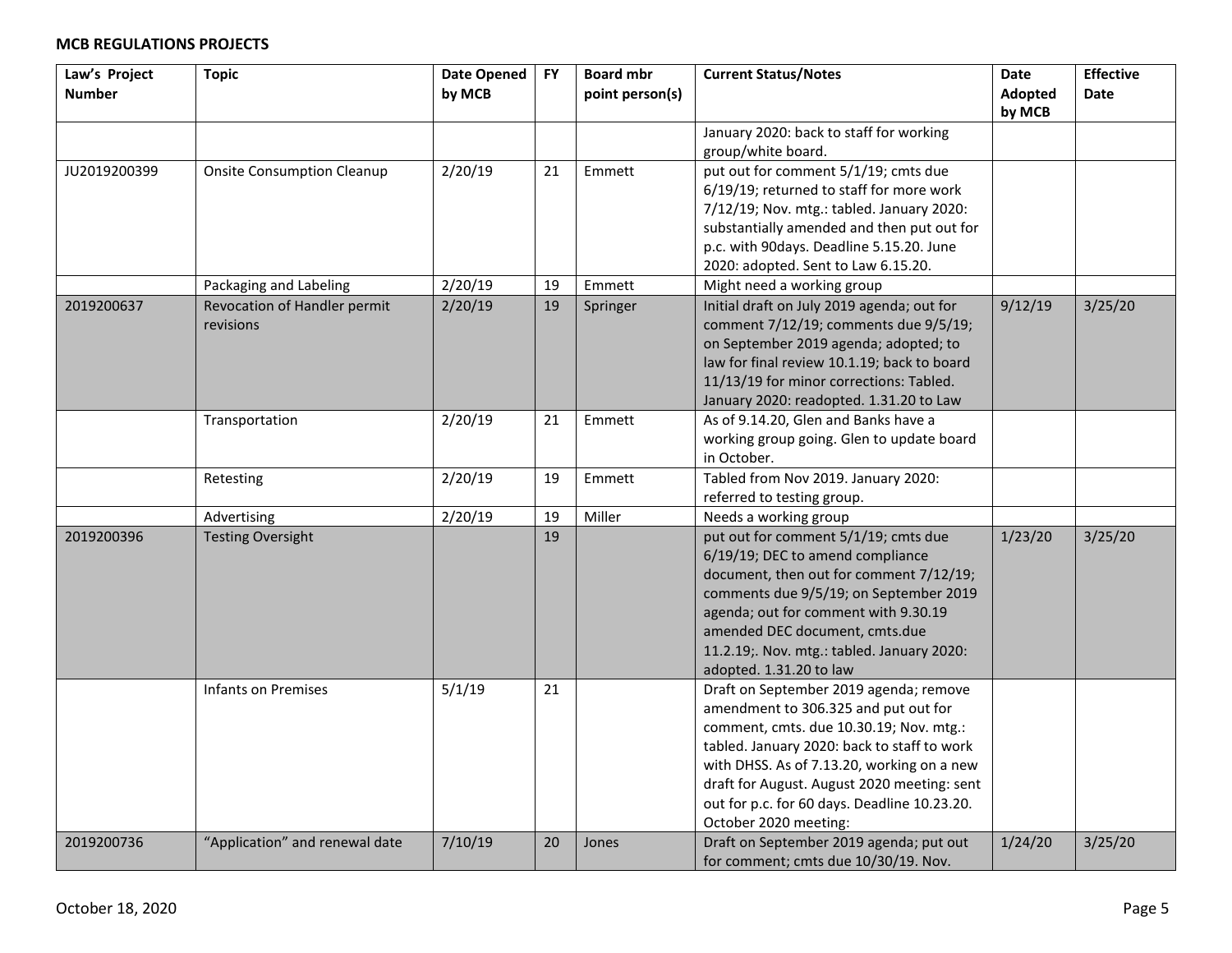| Law's Project<br><b>Number</b> | <b>Topic</b>                                                              | <b>Date Opened</b><br>by MCB | <b>FY</b> | <b>Board mbr</b><br>point person(s) | <b>Current Status/Notes</b>                                                                                                                                                                                                                                                | <b>Date</b><br>Adopted | <b>Effective</b><br>Date                                               |
|--------------------------------|---------------------------------------------------------------------------|------------------------------|-----------|-------------------------------------|----------------------------------------------------------------------------------------------------------------------------------------------------------------------------------------------------------------------------------------------------------------------------|------------------------|------------------------------------------------------------------------|
|                                |                                                                           |                              |           |                                     |                                                                                                                                                                                                                                                                            | by MCB                 |                                                                        |
|                                |                                                                           |                              |           |                                     | mtg.: tabled. January 2020: adopted.<br>1.31.20 to law                                                                                                                                                                                                                     |                        |                                                                        |
|                                | Separation distances and<br>definition of "recreation or youth<br>center" | 7/10/19                      | 20        | Jones/Miller                        | Needs a working group                                                                                                                                                                                                                                                      |                        |                                                                        |
| 2020200072                     | Sale limits at 306.355                                                    | 7/10/19                      | 21        |                                     | Draft on November 2019 agenda: tabled.<br>January 2020: out for p.c. Deadline 3.13.20.<br>April meeting: Tabled until June's meeting.<br>June 2020: adopted. Sent to Law 6.15.20.<br>August 2020: brought to board as<br>requested by law. 9.10.20 to Lt. Governor.        | 6/2020                 | 10/18/2020                                                             |
| 2020200071                     | Quality Control Sampling and Exit<br>Packaging                            | 11/12/2019                   | 21        | Springer/Bruce?                     | January 2020: out for p.c. deadline 3.13.20.<br>April meeting: Tabled until June's meeting.<br>June 2020: adopted. Sent to Law 6.15.20.<br>Rekeyed: August 2020 meeting: board did<br>not adopt rekey. Waiting to hear next step                                           | 6/2020                 |                                                                        |
| 2020200086                     | Administrative Hold and Seizure                                           | 1/24/2020                    | 20        |                                     | January 2020: amend draft to include LG<br>provision, open project, then send out for<br>p.c. for 60 days. June 2020: amended and<br>sent out for p.c. it closes 7.31.20. August<br>2020 meeting: adopted; remove probable.<br>8.21.20 to law. October 28-29, 2020: rekey. | 8/20/20                |                                                                        |
|                                | Marijuana Waste                                                           |                              |           |                                     | Needs a working group                                                                                                                                                                                                                                                      |                        |                                                                        |
|                                | Marijuana Handler Permit -<br>Expiration                                  | April 2020                   |           |                                     | Closed. Board did not move forward with it.<br>No project number requested.                                                                                                                                                                                                |                        |                                                                        |
| Became<br>2020200408           | Emergency Regulation -<br>Curbside/Window Pickup                          |                              | 20        |                                     |                                                                                                                                                                                                                                                                            | 4/17/20                | 4/17/20                                                                |
| Not needed - not<br>permanent  | Emergency Regulation -<br>Transportation                                  |                              | 20        |                                     |                                                                                                                                                                                                                                                                            | 4/17/20                | 4/17/20                                                                |
| Not needed - not<br>permanent  | Emergency Regulation -<br>Transportation-repeal                           |                              | 20        |                                     |                                                                                                                                                                                                                                                                            | 5/7/20                 | 5/7/20                                                                 |
| 2020200409                     | Director of a Corporation                                                 | 6/11/2020                    | 21        | Recommended<br>by staff             | June 2020: project opened and send out for<br>pc. Pc closed 7.31.20. August 2020 meeting:<br>adopted. 8.21.20 to law. To Lt. Gov. 9.18.20                                                                                                                                  | 8/20/20                | 10/18/20                                                               |
| 2020200408                     | Curbside/Window Pickup-Perm.<br>Until 11/15/2020                          | 6/11/2020                    | 20        |                                     | June 2020: send out for pc. Deadline<br>7.16.20. Meeting July 17, 2020: Adopted.<br>Packet sent to law.                                                                                                                                                                    | 7/17/20                | Filed and<br>made<br>permanent<br>7/24/20. The<br>amendments<br>become |